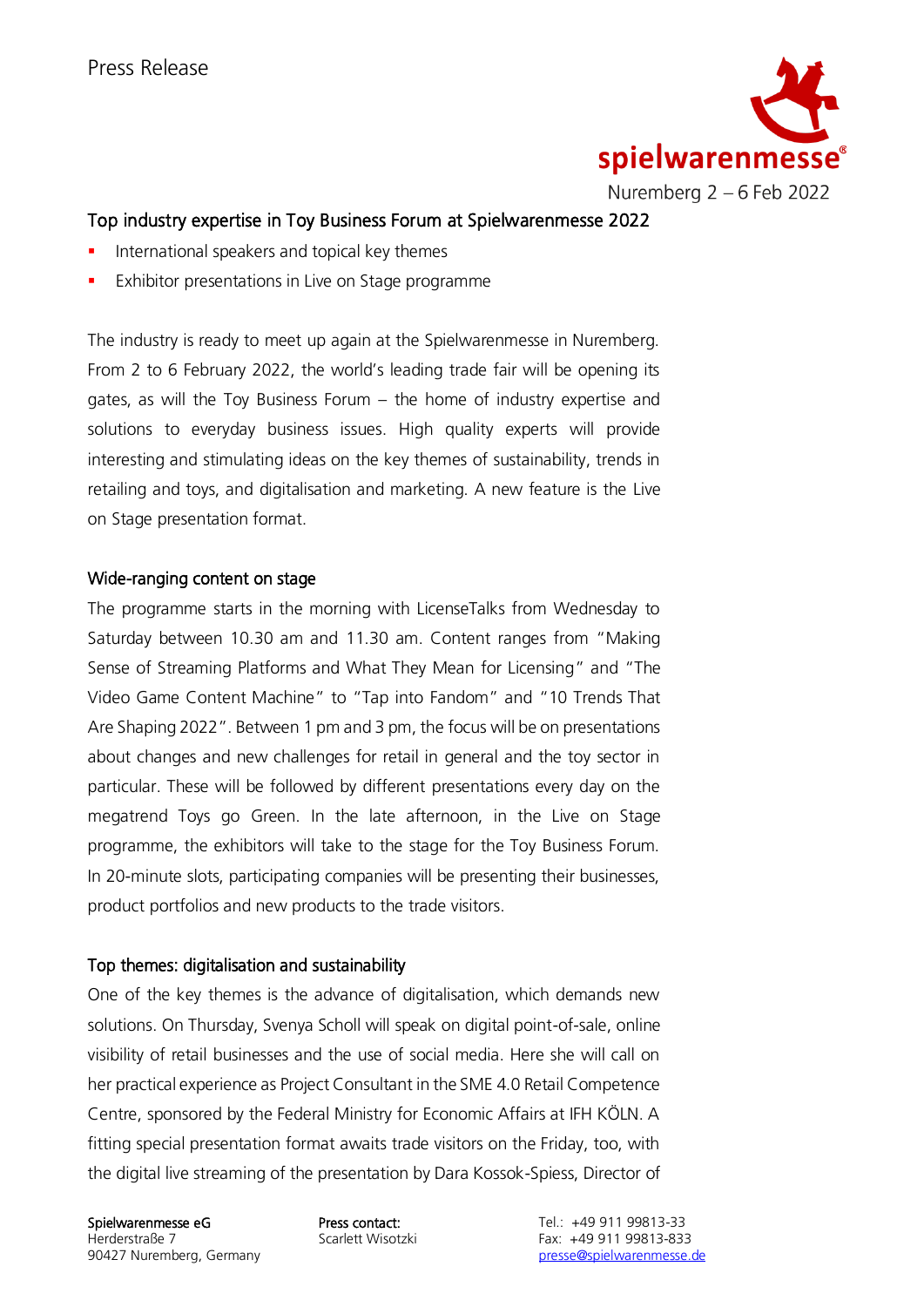

Network Policy and Digitalisation at the German Retail Association (HDE) in Berlin. The topic of sustainability, which will have great significance at the Spielwarenmesse, will be getting a lot of exposure. It turns up again at the special area Toys go Green in Hall 3A. On Wednesday, with the slogan of conscious consumption, Belgian consultant Joeri Van den Bergh tackles the question of how sustainable sustainability is for a brand. Then on Thursday, speakers including Axel Dammler of Iconkids & Youth will discuss sustainability in toys and games.

## Latest trends from around the world

There will also be a focus on new materials, technologies and trends. On Wednesday, a presentation by US toys and trends expert Reyne Rice, Co-President of the International Toy Trade Magazine Association (ITMA), will turn the spotlight on sustainability and innovations. And on Thursday, Achim Himmelreich from Berlin, Capgemini Deutschland GmbH, points to the future of bricks-and-mortar retailing, drawing on developments in the market, results from research studies, and best practices.

The extensive programme of talks in the Toy Business Forum is available online a[t www.spielwarenmesse.de/en/toybusinessforum.](http://www.spielwarenmesse.de/en/toybusinessforum) All presentations will be live streamed and simultaneously translated into German/English. No registration is required for the free presentations.

## Text length: 3,284 characters

Note for editors: Reprint free of charge. Images are available at [www.spielwarenmesse.de/media.](https://spielwarenmesse.imageplant.de/qshare/media/quickshare/2221-BF83-FE68) Please provide us with a voucher copy on publication.

22 November 2021 – sr